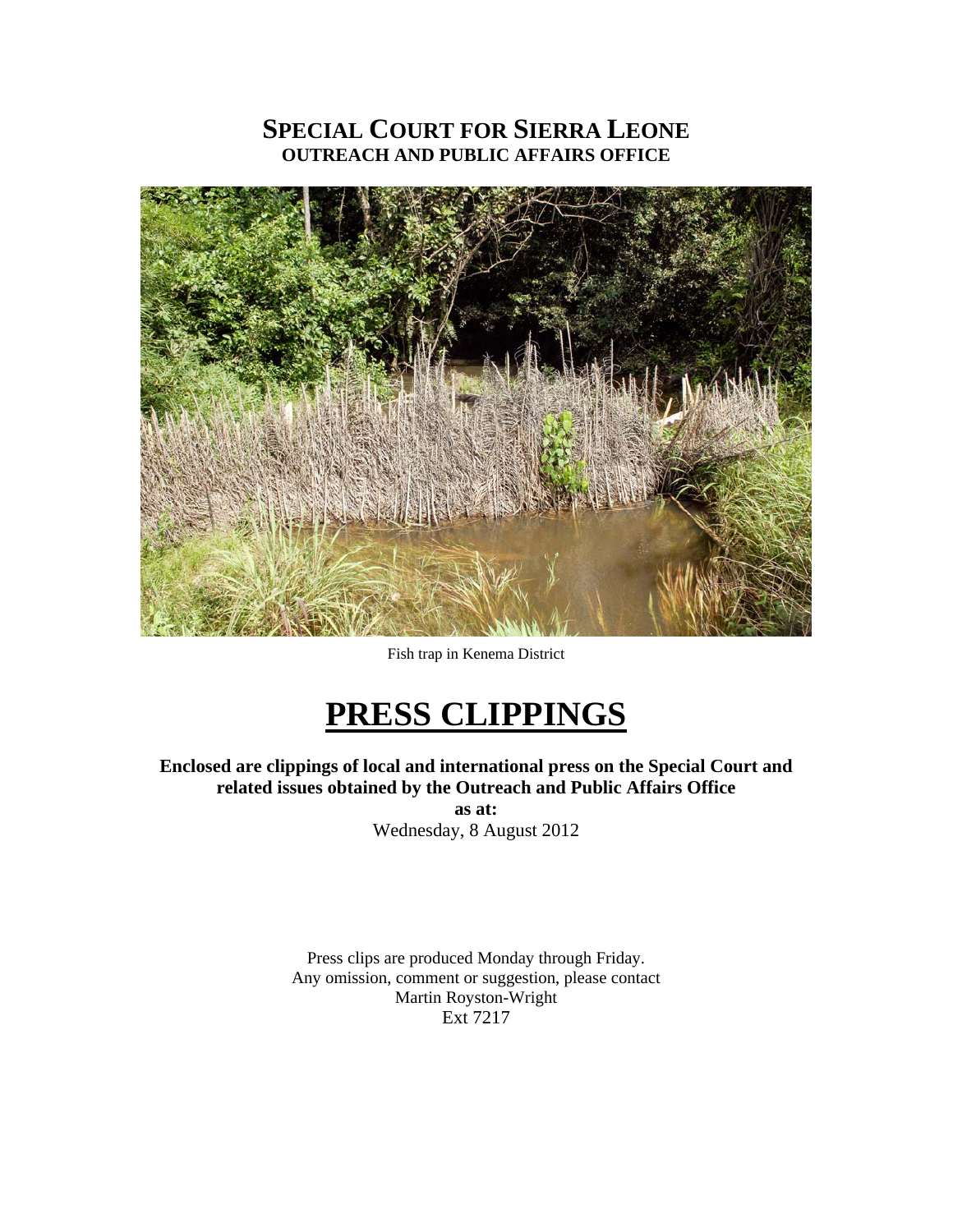| <b>International News</b>                                       |           |
|-----------------------------------------------------------------|-----------|
| Sacrificial Lamb / Daily Observer                               | Pages 3-6 |
| 'General Butt Naked' Supports War Crimes Court / The New Dawn   | Page 7    |
| 'Make Torture a Crime' - RAL Appeals to Lawmakers/ The Informer | Page 8    |
| US envoy refutes claims on Rwanda / Daily News                  | Page 9    |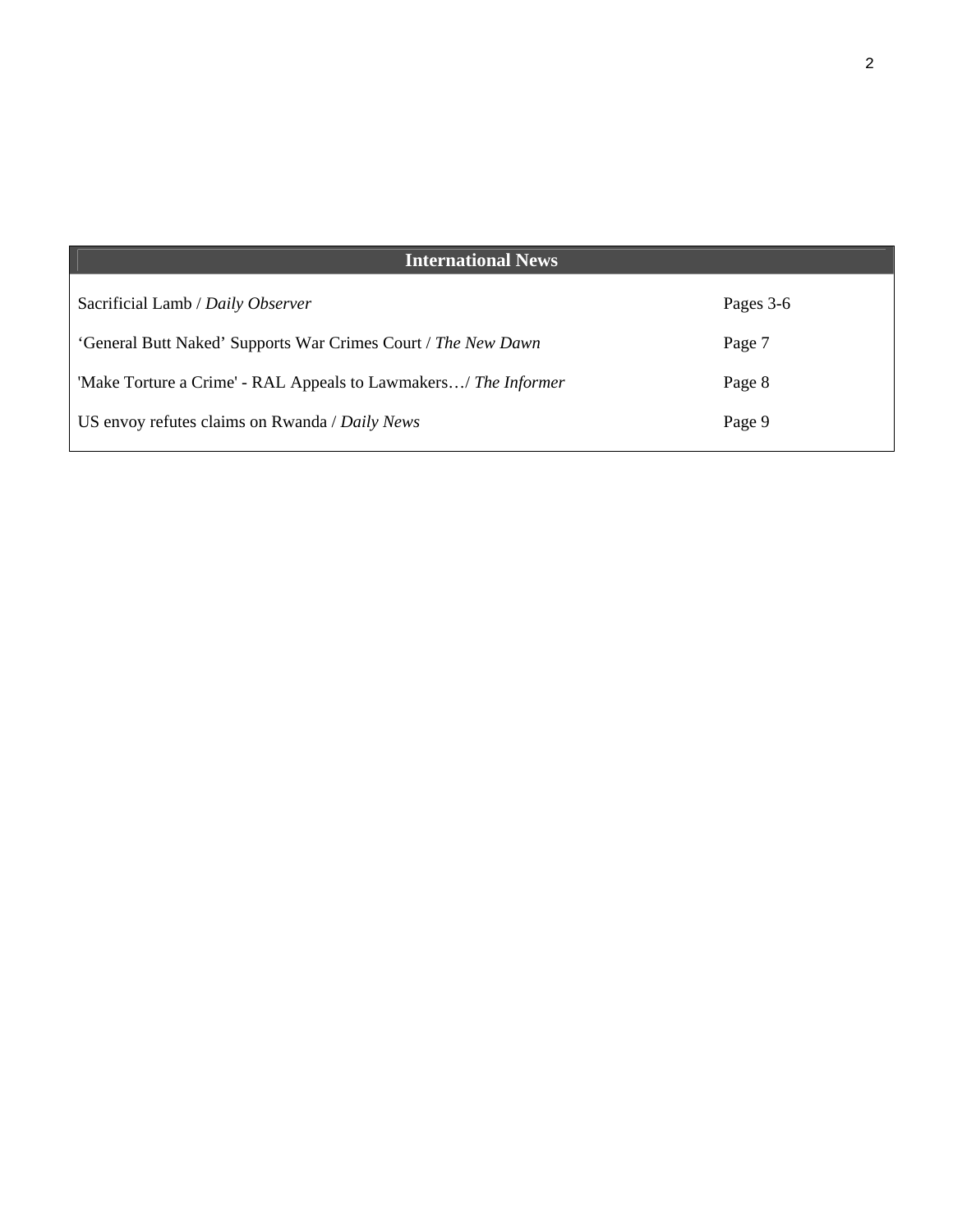## Daily Observer (Liberia)

Saturday, 4 August 2012 Opinion

### **Sacrificial Lamb**

Written by Omari Jackson



*Taylor considered himself the 'sacrificial lamb' for Liberia to have peace* 

The announcement that he would be concealed from the eyes of mortal men for almost half a century did not come as a surprise to him. What concerned the former Liberian president were the intrigues that characterized the entire charade. So while he received the news about his concealment with a sense of foreboding, his mind was afar, hunting the experience he had gone through in The Hague.

Though he must count his days, Taylor could only stare blankly at the prison walls, as beads of perspiration formed on his forehead, despite the humming air-condition, with its attendant mild temperature. Examining the road he traveled so far, Taylor could sense that he should have had a premonition of his eventual fall into the hands of his enemies, especially the day he predicted that he would return, if God willed it. In his temporary prison cell, he knew the die was cast. He had come so far to cross the Rubicon, and yet, the Rubicon was so far away. That his chances of gaining freedom were gone, was nothing much to worry about.

All said and done, he had fought a good fight. What else could a mortal do? Now that he had been condemned and presently caged like a violent animal, he would let destiny do the rest, and comforted himself that his sufferings were ordained by God.

In his final days in Liberia, he was assured of maximum protection by his presidential peers. That day was unlike any other day. After much consultation and self-examination he reached the road of no return. Dressed in white, he allowed his body to drop on the floor. Observers watched in horror at what had become of Ghankay in his final days. For they knew Ghankay was a man full of action and intrigue.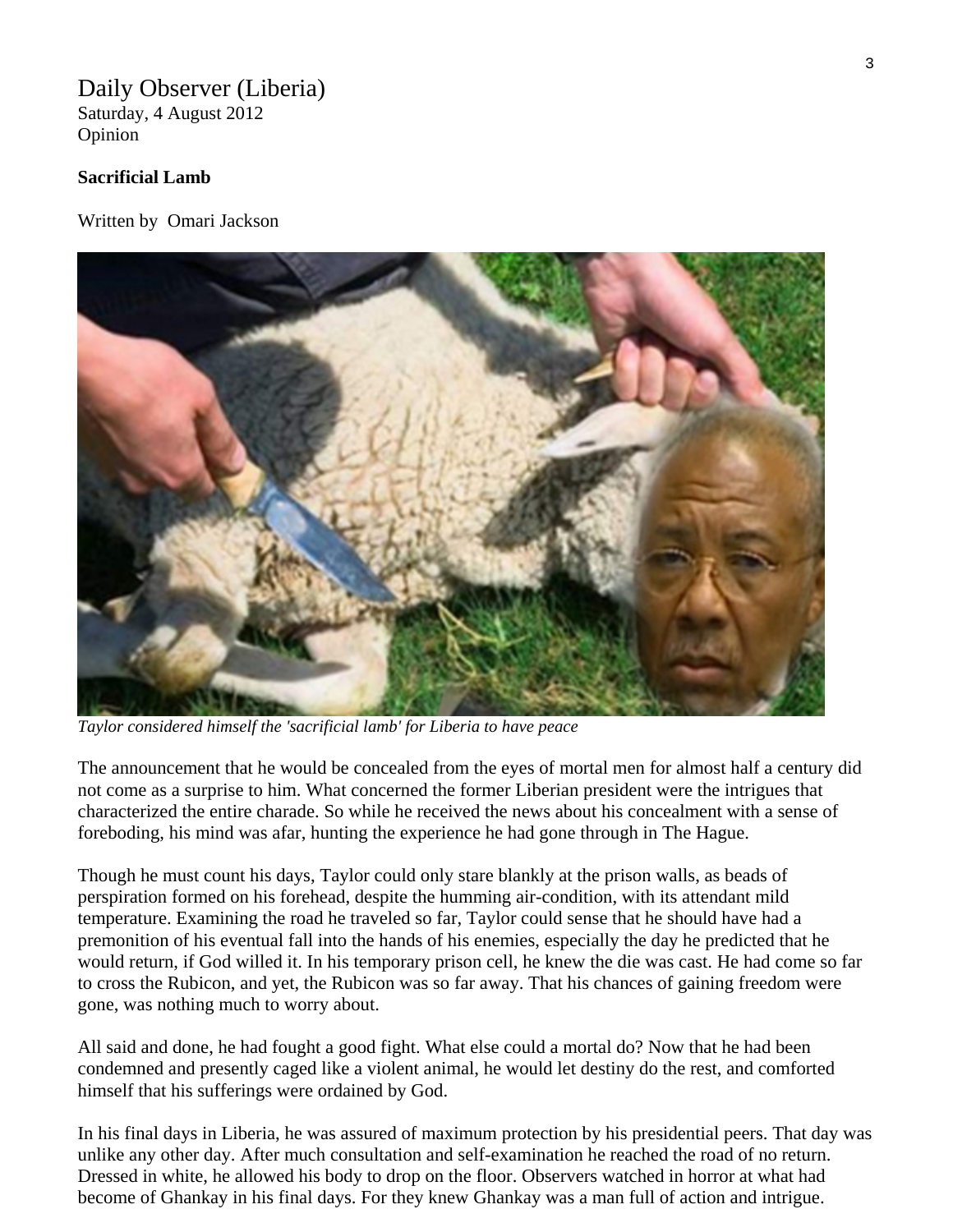Two days to this scene, he met the elders of the land and told them the ultimate sacrifice had come for him. Now, it was the time to deliver his farewell message. Though in the secrecy of his home, he wept, for it was torture for him. His enemies seemed to be winning this time. He knew King David of old lamented his sufferings in the good old book, where he received help from above. Ghankay could not remain stubborn and be murdered, after torture, because the tragic death of the late president was too fresh in his mind. He did not want to fight till the last solider was gone. He would explain his reasons to give up the throne and leave Liberia, at least, he believed, for a while. By now it was time and he lifted himself from the ground. After the initial salutation, Charles Taylor appeared emotionally overpowered. His voice was somber, his eyes glowing as if he had some inspiration.

Then his voice sounded purposeful, as he turned this way and that way.

"The people's revolution," he said, "had been justified as the former president's administration was corrupt and responsible for numerous atrocities and human rights abuses."

Ghankay knew too much was at stake, and was prepared to claim self-righteousness. "Our friend and ally the United States refused to acknowledge the existence of war," Taylor said, with reference to the LURD rebels. In the beginning, many of his opponents said there was nothing like the LURD rebels and that Taylor was creating imaginary enemies to perpetrate himself into power.

"The international community," he said, "denied us our right to defend ourselves by imposing arms embargo."

So now that he was being sent away, Taylor decided to remind the people about it. He said: "A UN travel ban prevented government officials from visiting Western nations to defend our cause and timber sanctions starved our country of revenue."

A smile came across his face, when he said: "[The United States] caused this war, but we appreciate their presence. They can call off their dogs now."

After a lengthy diatribe, Taylor confessed, "I've decided to make the ultimate sacrifice, and be the "sacrificial lamb," the "whipping boy." That was the crust of the matter. Presently, Taylor recognized that he was day-dreaming and doing a lot of thinking. Why did he forget his own prophetic message that he was a sacrificial lamb? Now he was seeing the writing clearly on the wall. The only difference was that he was seeing it on the prison wall. Long before he agreed to go into exile and spared Liberia of bloodshed, he failed to note that he was a doomed figure. Whatever anger he had against the United States and Great Britain, he realized he was caught between the devil and the deep blue sea. He had a serious disappointment but then he did not have many choices, and the only choice was for him to bow out of the government and leave into oblivion.

But considering the ultimate sacrifice, which hung over him like the sword of Damocles, he said: "I must stop fighting now." The people applauded. But was Taylor making the decision out of fear? No, that could not be.

He said, "I do not stop out of fear of the fight." Then why are you stopping the fight, Ghankay? Why?

"I stop now out of love for you. For me it is no longer important that I fight. What is important is that you live and there is peace." Taylor's words released an emotion that had built among the women listening to him, and they began to weep.

""I'm stepping down from office of my own volition," Taylor said. "No one can take credit for asking me to step down." But at the same breath, he contradicted himself, for leaving Liberia was too hard for him. "I did not want to leave this country," Taylor said, choked with emotion, "I can say I am being forced into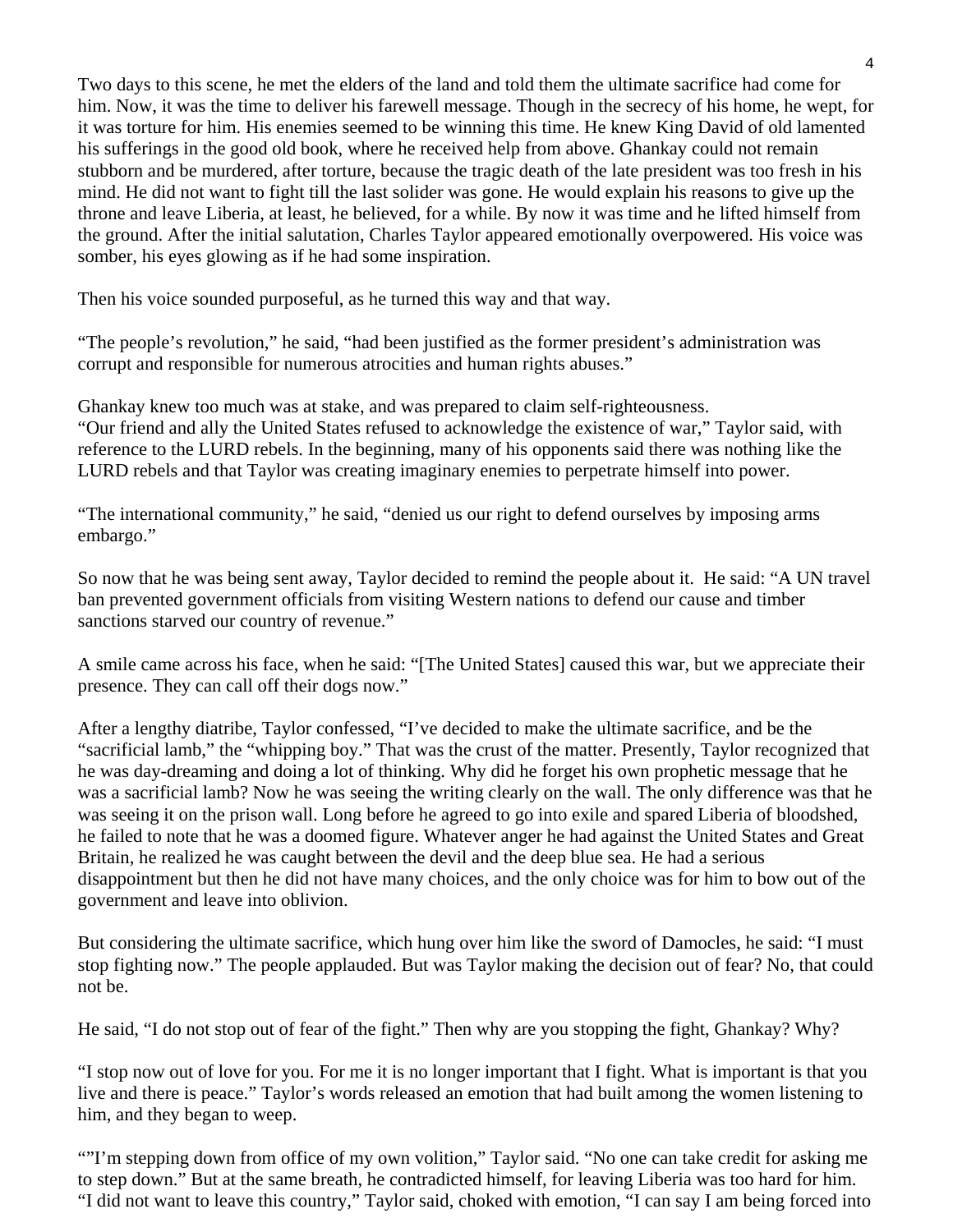exile." About the suffering in Liberia he said, his voice low: "I can no longer see you suffer, the suffering is enough." All along Taylor was fighting back tears while the women wept for him. The parting was unbearable! But in his characteristic manner, Taylor prophesized: "God willing," he said, "I will be back." Remembering these thoughts ignited the sentiments of sorrow and regret that had buried deep in his heart. He wanted to return as a triumphant leader, and not as a fugitive in shackles. Taylor saw it as the end of the world.

This is because for all his troubles, Charles Taylor believed he was a good man. Though the world considered him otherwise, he always believed that there was much humanity in him. The fact that he had been condemned for events he was far away from fitted his conclusion that he was like a sacrificial lamb, being disposed off for others. Yes, he made the ultimate sacrifice and willingly allowed himself to be sent into, what he thought, would be a brief exile, where he could have returned home to the loving arms of his people.

For the last couple of hours, Taylor had been reviewing the road he had traveled so far and the people who had all contributed, and ganged up against him. Questions that kept coming back to him were: Was his sacrifice, since 1989 invasion worth it? What was his legacy? Ghankay's heart pounded in his chest and the thought that he might have been a failure frustrated him. For the last fourteen years, whatever he thought he was determined to achieve for Liberia failed. But was he really a failure?

Even if he was, he reasoned it was due to the involvement of powerful nations. "It was a system of divide and rule as usual," he said to himself. "And the African just went for it."

Then his mind went on the period when the revolution was launched. With hundreds and even thousands of volunteer soldiers, his forces swarmed across the entire land mass of Liberia. While his forces made significant gains, thousands died, or were cut down.

As he reflected in German, "Heute rot, morgen tot," in which by the rough understanding, meant, "Today red, tomorrow dead. Here today, gone tomorrow." He was bitter that thousands of his teenage soldiers were gone.

Taylor believed that his teenage soldiers who died for the revolution were the real heroes of the Liberian war. In pain, the former president reflected in Latin, "Heu, vitam perdidi, operose nihil agendo," in which it is translated, "Alas, I have wasted my life, industriously doing nothing."

He could argue against that since he succeeded in removing the despot from the throne. Like Ovid, (in Metamorphoses, 1, 190), Taylor could say, "Immedicable vulnus ense recidendum est ne pars sincera trahatur," meaning, "An incurable wound must be cut out lest the sound part be infected." It was the method he applied when he launched the ill-fated war. And still, it is what his enemies would want him to experience. He was highly convinced that he was on the right side of history. His captors provided a pseudo "Onus probandi" that is to say, "the burden of proof," for the crimes he was accused of. At least he had shown to the world that he was a man who stood up against a tyrant and won. So now that he was being sent away for good, he could say, in a manner of consolation, "Here The Man." Ghankay looked at the temporary prison walls, and by calculation, he had been up for the last four hours, unable to sleep, since he heard the number of years he would be put away. Even nature had denied him repose.

It was the beginning of a long and a tortuous road that would eventually destroy him. Ghankay knew, and had been aware that the world had condemned him. But, whether the condemnation would lead to his death, he did not care. In those days where he was king in what he described as Greater Liberia, he remembered how the youths sung his praises.

"Anybody say no more Taylor we'll kill you like a dog…" "Ghankay?"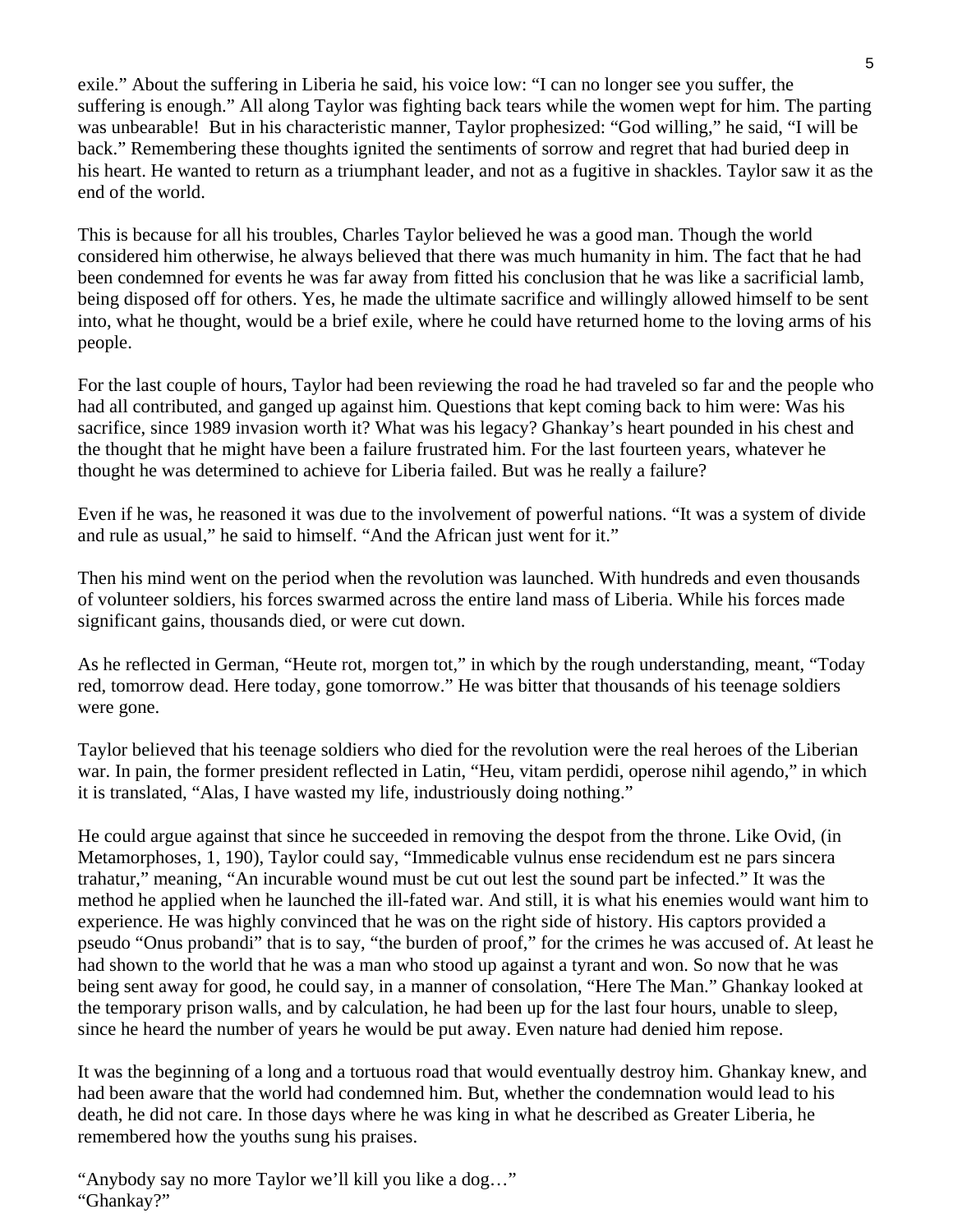"Our leader." "Looting?" "Our pay."

Those were the days that had passed like a dream. He heard a voice from afar and the former Liberian chief executive stretched his neck. The time was far spent. He felt his body sagging and he leisurely lowered his head; his eyes shining as he thought about the sacrifice he made to bring peace to Liberia.

## 3 comments

"The day's far gone; time's been recklessly spent as per my actions towards my ownkind in all of life that I've lived so far and now, all that awaits me is a jar of poison to drink from the hands of ICC and fizzle away". - 2Taylor 4:7. A quotation from the deepest recess of the Ghankay's mind.

Ekay Monday, 06 August 2012 15:17

#### **Comment Link**

I have to write something! Who wrote this piece? Is this one of Mr. Taylor soldiers? Who made him a sacrifical lamb? His actions toward his countrymen and women or bad decisions? Liberians should be writing books about the war and not hailing a man who saw illiteracy and took advantage of it. We need to educate our people, those far away from monrovia. Similar days, like 1989 will come and the devil will look for uneducated citizens and give than arms to murder their countrymen and women again. So, to the person who wrote this paper, essay, hail to my king etc. Please I hope you have a book about the war in print and it is on its way to be publish. Thank You, My !!! sacrificial lamb.

ejuean Saturday, 04 August 2012 21:58

#### **Comment Link**

What an idiot and mass murderer. He shloud just shut up an'd serve his time and never to step his foot on Liberian soil. This murderer should never see daylight anymore. I hope there would a brave president who will take over and arrest all of them who were involve in slaughtering innocent Liberians. Ellen should keep in mindthat Liberians have never forgiven her and that her time will come when she will be prosecuted and placed behind bars.

guess 1 Saturday, 04 August 2012 10:49

#### **Comment Link**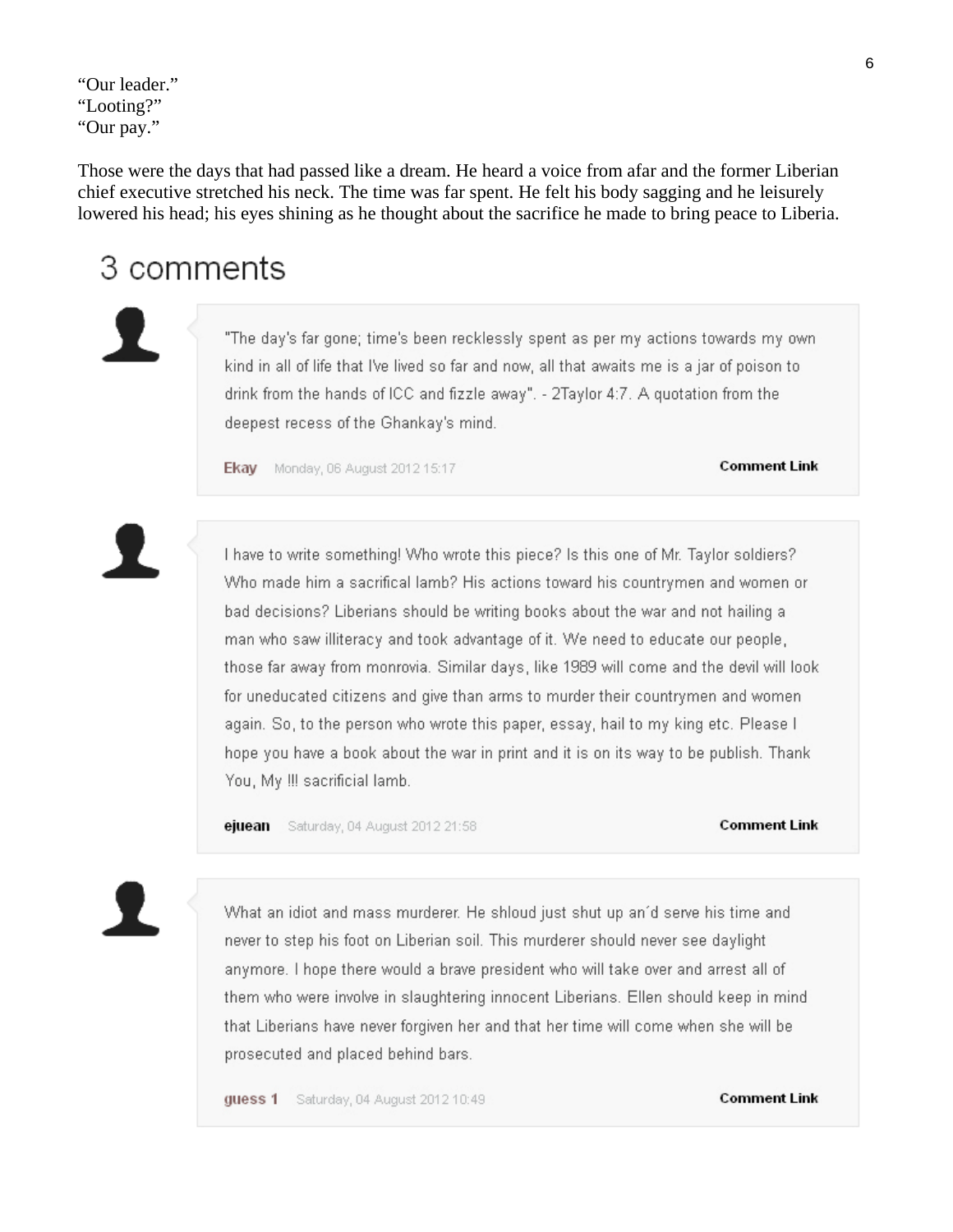## **'General Butt Naked' Supports War Crimes Court**

T.K. Suah

The rebel general who commanded troops stripped naked at battle fronts during the Liberian civil conflict says he's in support of the establishment of a war crime court here.

Joshua Milton Blayee, notoriously known as "General Butt Naked", now an evangelist, said he and others identified as people who committed heinous crimes should have their day in court.

"Those of us listed in the TRC report of bearing the responsibility for the untold suffering of our people must be prosecuted," said Blayee, who got the battle name "Butt Naked" because of striping himself naked at the battlefront as charms protection strategy during the civil war.

The ex-rebel general, who is the first former fighter to publicly declared support for the establishment of a war crimes court, said he was prepared to go before a tribunal to testify like he did during the TRC hearings.

"The trial would serve as deterrent to future generations because we do not want anything to create setback for the development of our country," Blayee noted.

He once fought with the disbanded rebel ULIMO-J led by the late Roosevelt Johnson. Blayee testified before the TRC hearing in 2008 where he admitted to killing over 20,000 persons during the course of the conflict.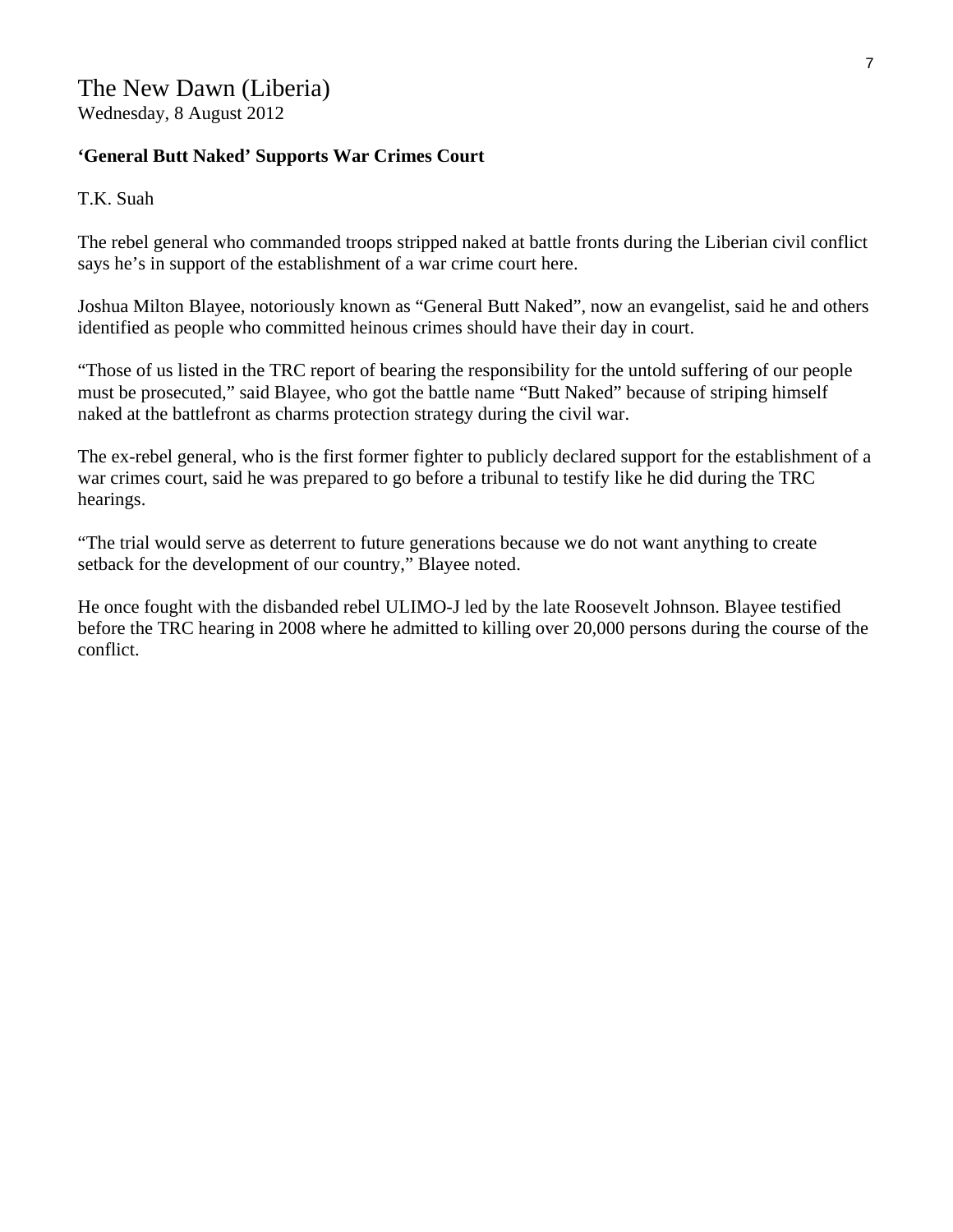### **'Make Torture a Crime' - RAL Appeals to Lawmakers - Resubmits Anti-Torture Bill**

The Executive Director of the Rescue Alternatives Liberia (RAL) has resubmitted the Anti-torture Bill to the 53rd National Legislature and at the same time appealed to said august body to make torture a crime in the Liberian society by passing same into law.

Speaking to this paper in an interview yesterday at his Benson Street offices in Monrovia, RAL boss, Jarwlee T. Geegbe said the Anti-torture bill was submitted to the 52nd National Legislature, but regretted that said bill was never passed into law.

Mr. Geegbe said he of the thinking and hope that admirable men and women of the 53rd National Legislature will see logic in the Anti-torture bill before them (Lawmakers), and pass it into law so serve as an instrument in helping Liberia to be a torture free society.

According to the Rescue Alternatives Liberia (RAL), Chief Executive, the Anti-torture Bill was resubmitted to the 53rd National Legislature some time ago following the passed out of the 52nd National Legislature and added that there are plans by members of the 53rd National Legislature to discuss said bill for its passage.

"There have received some positive responses from the seat of the 53rd National Legislature that there will be a hearing this week and we are of the hope that members of this august body will put the Antitorture bill on the floor for discussion and later send same into committee rooms for it to be considered and pass into law," the RAL boss noted.

He pointed out that his Civil Society group was in close consultation with some members of the 53rd National Legislature to have the bill (Anti-Torture Bill), pass and noted that it is the domestication of the United Nations, UN Convention against torture which was ratified in 2004 by the Liberian Government,

Speaking further, Mr. Geegbe noted that the issue of the Anti-torture bill is so important that if pass into law and considered as a crime in the Liberian society will put Liberia on path with other countries that are fulfilling the implementation of the UN Convention against torture which was ratified by Liberia in 2004.

He expressed the hope that members of the 53rd National Legislature will pass said bill, stressing that the Anti-torture bill is not contentious, but in support of what many Liberians have suffered the wrath of said ugly act(Torture) in the past and called on them(Lawmakers), to pass said bill so that others will not be victims of torture.

"We are of the strong hope and convection that the Anti-torture bill will pass because it is not controversial, it is in support of what most of them (Lawmakers), have suffered in the time past and of course it is time for them make their history so that what they have experienced others will not experience it," Mr. Geegbe pointed out.

He asserted that if the Ant-torture bill is passed into law, Liberians will benefit in that said law will be used as a national instrument that will hold perpetrators accountable for the act of torture and victims will have redress either taking would-be perpetrators to court to face prosecution.

Mr. Geegbe who is also president of the Liberia Coalition for Human Rights Defenders (LCHRD), added that the proposal in the Anti-torture bill is very strong and calls for high punishment like life imprisonment when the act of torture results into permanent disabilities or death.